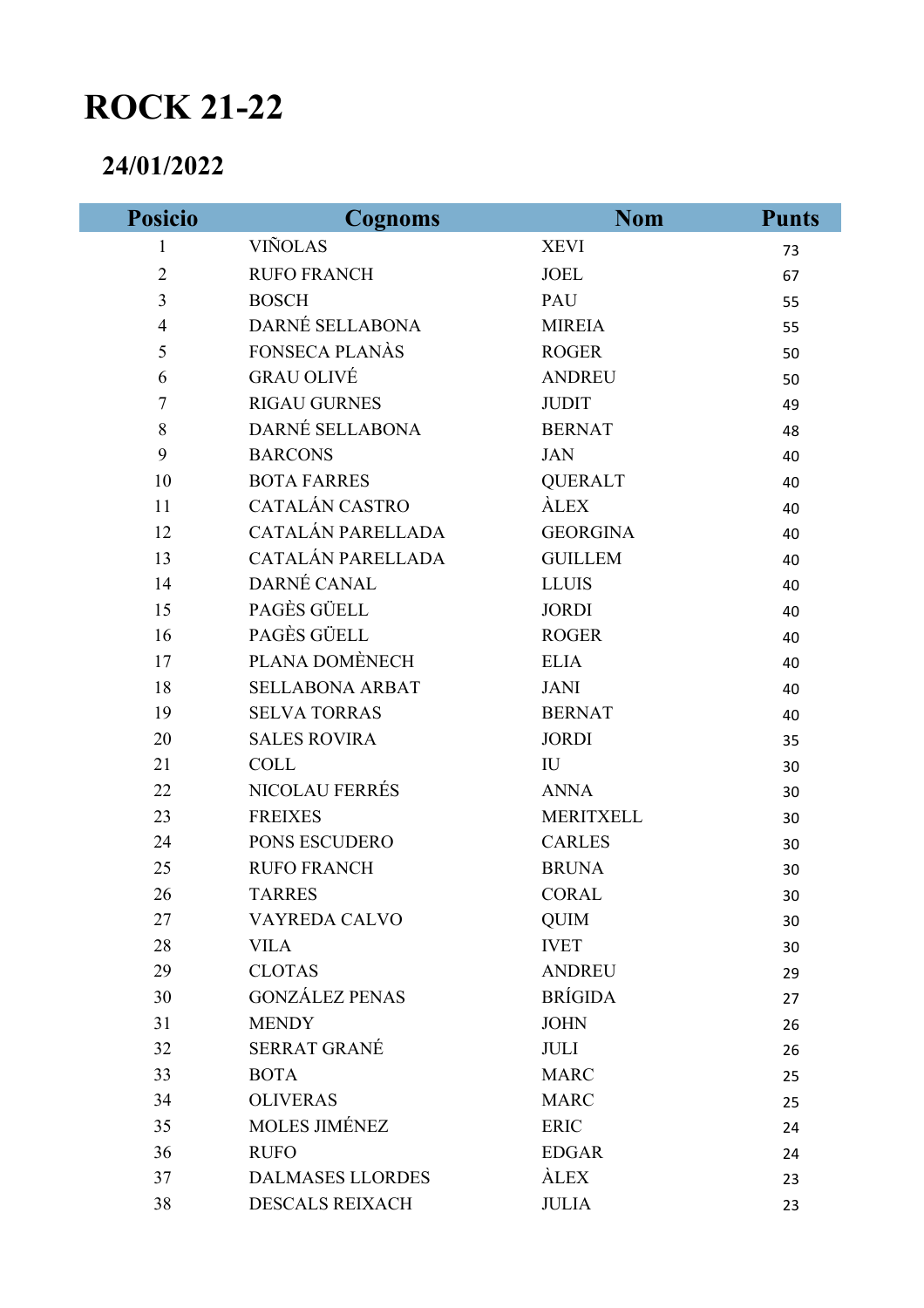| 39 | <b>ILLAMOLA COLOMÉ</b>   | <b>ADELA</b>          | 22 |
|----|--------------------------|-----------------------|----|
| 40 | <b>SALA I MUNDET</b>     | <b>GUILLEM</b>        | 22 |
| 41 | <b>COLL</b>              | <b>GUERO</b>          | 21 |
| 42 | <b>MOLAS RIERA</b>       | <b>EDUARD</b>         | 21 |
| 43 | 2103628 A.E. Gastant Kek |                       | 20 |
| 44 | <b>ARDERIU</b>           | <b>IMMA</b>           | 20 |
| 45 | <b>BADOSA</b>            | <b>BARBARA</b>        | 20 |
| 46 | <b>BANUS</b>             | <b>CARLES</b>         | 20 |
| 47 | <b>BASSOLS TRIOLA</b>    | <b>ELNA</b>           | 20 |
| 48 | <b>BENITEZ COMAS</b>     | <b>MARIA DEL TURA</b> | 20 |
| 49 | <b>BRUM</b>              | <b>IRENE</b>          | 20 |
| 50 | <b>BUCH BENITEZ</b>      | <b>OLIVIA</b>         | 20 |
| 51 | <b>BURGAS MOY</b>        | <b>SILVIA</b>         | 20 |
| 52 | <b>BUSQUETS</b>          | <b>ELOI</b>           | 20 |
| 53 | <b>CARMONA CARRILLO</b>  | <b>NOA</b>            | 20 |
| 54 | <b>CLOTAS BURGAS</b>     | <b>ANNA</b>           | 20 |
| 55 | <b>COLL</b>              | <b>SEI</b>            | 20 |
| 56 | <b>COLL SOY</b>          | <b>ONA</b>            | 20 |
| 57 | <b>COSTA</b>             | <b>ISABEL</b>         | 20 |
| 58 | <b>DALMASES MASIP</b>    | PAU                   | 20 |
| 59 | <b>DEL BAS HINOJO</b>    | <b>BERTA</b>          | 20 |
| 60 | <b>DIAZ OLIVET</b>       | <b>ARNAU</b>          | 20 |
| 61 | FERRER LÓPEZ             | <b>JORDI</b>          | 20 |
| 62 | <b>FIGUERES</b>          | <b>ANNA</b>           | 20 |
| 63 | <b>FLORES</b>            | <b>QUERALT</b>        | 20 |
| 64 | <b>FLORES</b>            | <b>SIRA</b>           | 20 |
| 65 | <b>FORCADA GAROLERA</b>  | <b>M.DOLORS</b>       | 20 |
| 66 | <b>FORNOS</b>            | <b>LLUC</b>           | 20 |
| 67 | <b>FRANCH</b>            | <b>ELISENDA</b>       | 20 |
| 68 | <b>GRANE SERRA</b>       | <b>GERARD</b>         | 20 |
| 69 | <b>GRANE XARLES</b>      | <b>NUR</b>            | 20 |
| 70 | <b>GUIX LOABTO</b>       | <b>MARC</b>           | 20 |
| 71 | <b>GUIX LOBATO</b>       | <b>DANI</b>           | 20 |
| 72 | <b>GUIX RODEJA</b>       | <b>JORDI</b>          | 20 |
| 73 | <b>JIMÉNEZ PRIEGO</b>    | <b>MARIA</b>          | 20 |
| 74 | <b>JOAN</b>              | <b>PLANAGUMA</b>      | 20 |
| 75 | <b>LORCA LOMBANA</b>     | <b>MARC</b>           | 20 |
| 76 | LORCA QUINATANA          | <b>ABRIL</b>          | 20 |
| 77 | LORCA QUINTANA           | CAI                   | 20 |
| 78 | MASÓ                     | <b>ADRIÀ</b>          | 20 |
| 79 | <b>MOLIST</b>            | <b>BET</b>            | 20 |
| 80 | <b>MORAGAS FORCADA</b>   | <b>NÚRIA</b>          | 20 |
| 81 | OLIVÉ BOQUÉ              | <b>NÚRIA</b>          | 20 |
| 82 | <b>OLIVET PUJOL</b>      | <b>CESCA</b>          | 20 |
|    |                          |                       |    |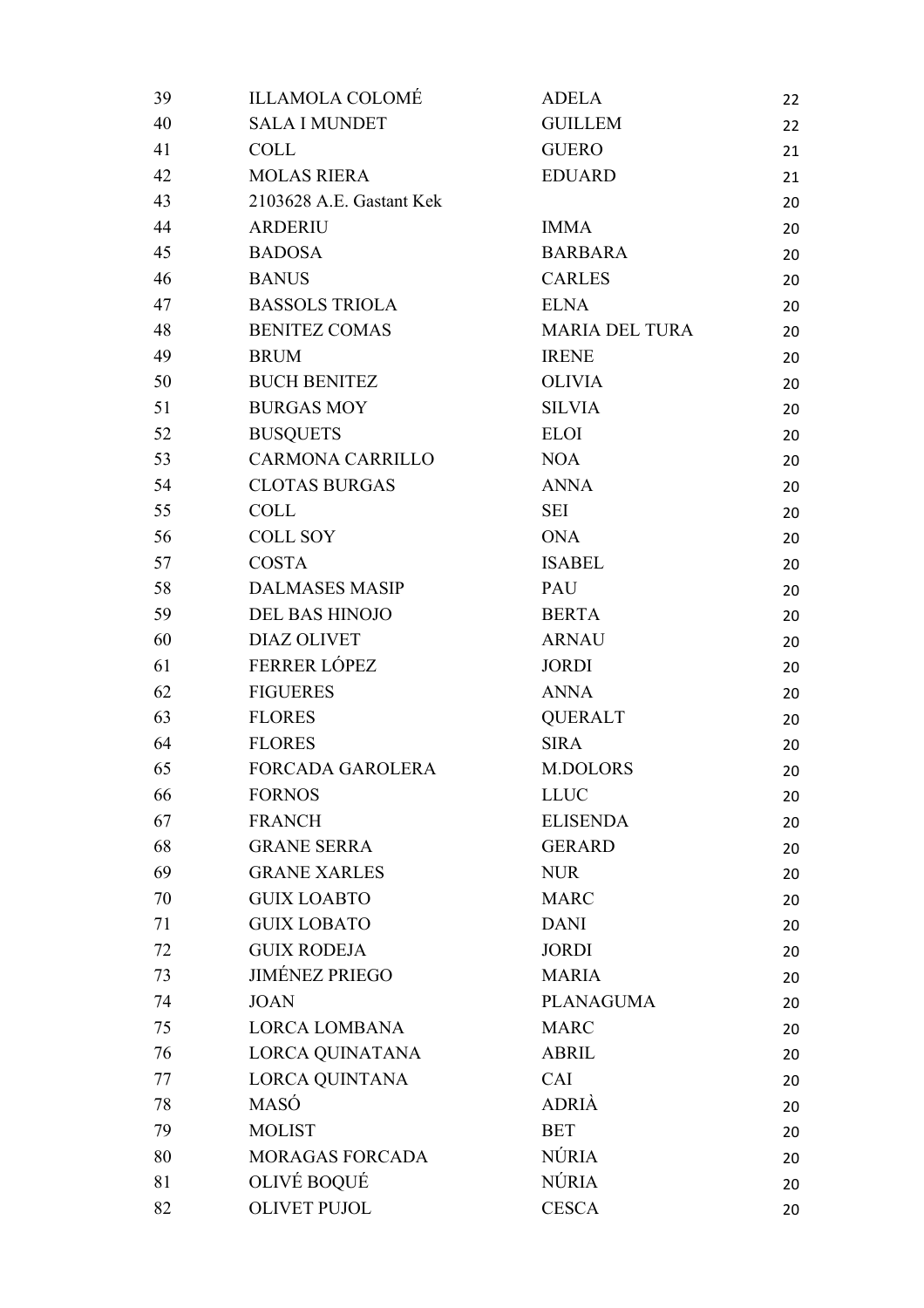| 83  | PLADEVEYA VILA         | <b>ANIOL</b>       | 20 |
|-----|------------------------|--------------------|----|
| 84  | <b>PLANAGUMA</b>       | <b>BLAI</b>        | 20 |
| 85  | <b>POU BRUNS</b>       | <b>MARTÍ</b>       | 20 |
| 86  | <b>PUIG</b>            | <b>XÈNIA</b>       | 20 |
| 87  | <b>PUJOL</b>           | <b>IONA</b>        | 20 |
| 88  | <b>PUJOL FEIXAS</b>    | <b>MARIA NURIA</b> | 20 |
| 89  | <b>PUJOL RAMIREZ</b>   | <b>ELISABET</b>    | 20 |
| 90  | <b>RAMIREZ</b>         | <b>JENNY</b>       | 20 |
| 91  | <b>RIERA MONTERO</b>   | <b>MARTI</b>       | 20 |
| 92  | <b>ROVIRA COLL</b>     | <b>LIDIA</b>       | 20 |
| 93  | <b>ROVIRA RIUS</b>     | <b>ISAAC</b>       | 20 |
| 94  | <b>SANAHUJA</b>        | <b>ABRIL</b>       | 20 |
| 95  | <b>SANAHUJA</b>        | <b>SÍLVIA</b>      | 20 |
| 96  | <b>SANCHEZ SOLER</b>   | <b>ANNA</b>        | 20 |
| 97  | <b>SAVLANS PUIG</b>    | <b>CLOE</b>        | 20 |
| 98  | <b>SEGURA</b>          | <b>MARINA</b>      | 20 |
| 99  | <b>SERAROLS ROVIRA</b> | <b>JORDI</b>       | 20 |
| 100 | <b>SERAROLS ROVIRA</b> | <b>MARTI</b>       | 20 |
| 101 | SOLÀ COLL              | <b>JORDINA</b>     | 20 |
| 102 | <b>SOY CODINACH</b>    | <b>ALBERT</b>      | 20 |
| 103 | <b>SUCARRATS</b>       | <b>BERTA</b>       | 20 |
| 104 | <b>SURRELL FERRER</b>  | LAIA               | 20 |
| 105 | <b>TANÉ</b>            | <b>PAULA</b>       | 20 |
| 106 | <b>TORRAS</b>          | <b>MIREIA</b>      | 20 |
| 107 | <b>TRIOLA CASAS</b>    | <b>NÚRIA</b>       | 20 |
| 108 | <b>VILA</b>            | <b>GRAU</b>        | 20 |
| 109 | <b>VILA</b>            | <b>JOSEP</b>       | 20 |
| 110 | <b>VILA REIXACH</b>    | <b>ANNA</b>        | 20 |
| 111 | <b>XARLES COMAS</b>    | <b>ESTER</b>       | 20 |
| 112 | <b>ALTAYO</b>          | <b>ROC</b>         | 10 |
| 113 | <b>BALLABRIGA</b>      | <b>MARC</b>        | 10 |
| 114 | <b>BANÚS SEGRET</b>    | <b>MARIA</b>       | 10 |
| 115 | <b>BARTOLÍ DILMÉ</b>   | <b>BIEL</b>        | 10 |
| 116 | <b>BARTOLÍ DILMÉ</b>   | <b>LENA</b>        | 10 |
| 117 | <b>BASSOLS TRIOLA</b>  | <b>BIEL</b>        | 10 |
| 118 | <b>BERTRAN PRAT</b>    | <b>CRISTINA</b>    | 10 |
| 119 | <b>BORRAT</b>          | <b>BRUNA</b>       | 10 |
| 120 | <b>BORRAT</b>          | <b>CARLA</b>       | 10 |
| 121 | <b>BORRAT PLA</b>      | <b>ALBERT</b>      | 10 |
| 122 | <b>BRUCH MASERAS</b>   | <b>ROSSEND</b>     | 10 |
| 123 | <b>BRUNS SÀNCHEZ</b>   | <b>MARTA</b>       | 10 |
| 124 | <b>BUCH MORAN</b>      | <b>ALBERT</b>      | 10 |
| 125 | <b>BULLON MARCH</b>    | <b>JAN</b>         | 10 |
| 126 | <b>BULLON VILANOVA</b> | <b>MARC</b>        | 10 |
|     |                        |                    |    |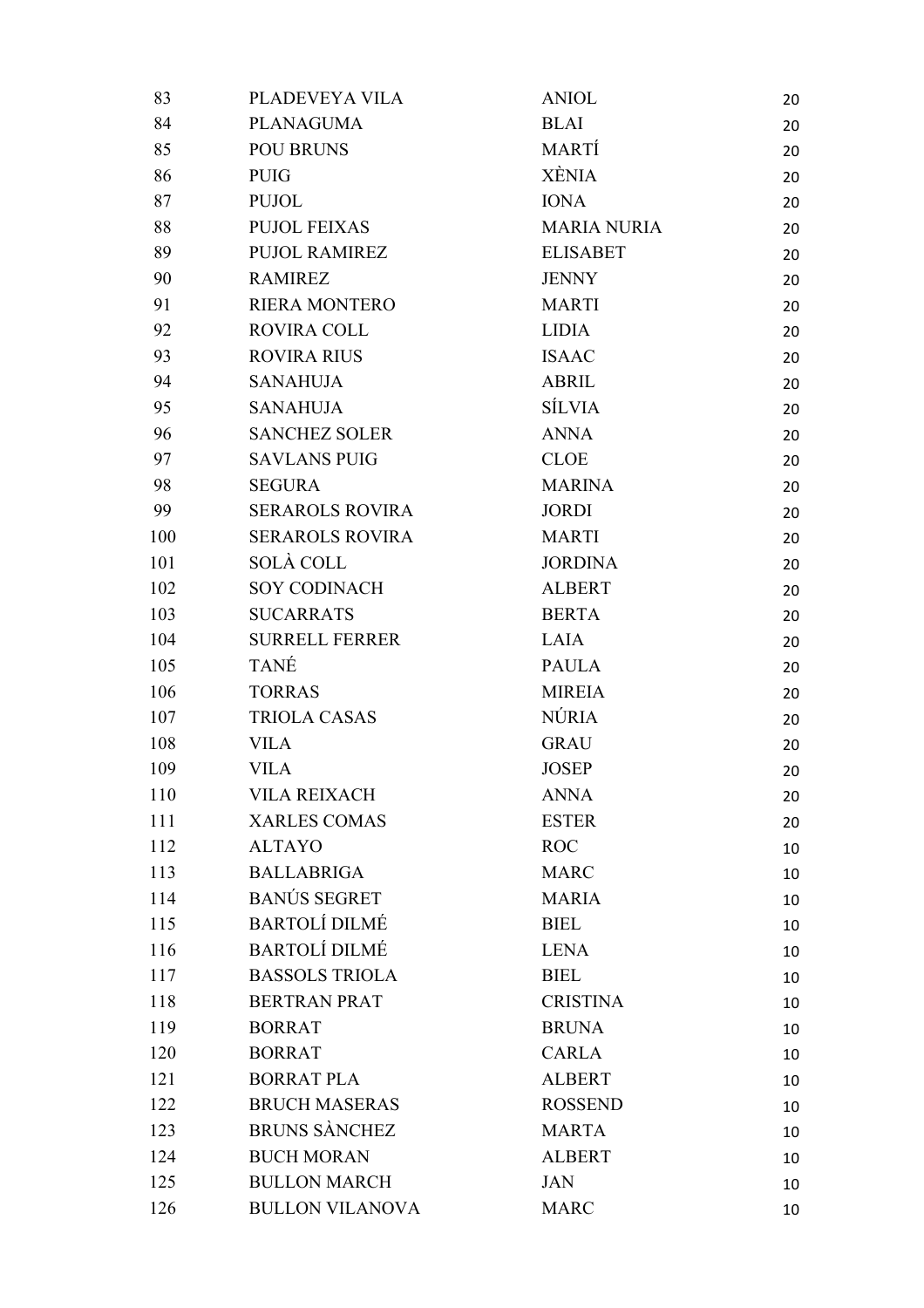| 127 | <b>CAMPS REVERTER</b>    | <b>MONTSE</b>      | 10 |
|-----|--------------------------|--------------------|----|
| 128 | <b>CARRERA BOIX</b>      | <b>EVA</b>         | 10 |
| 129 | <b>CARRILLO</b>          | <b>ESTEL</b>       | 10 |
| 130 | <b>CARRILLO CARLES</b>   | <b>CLARA</b>       | 10 |
| 131 | <b>CARRILLO CARLES</b>   | <b>JOANA</b>       | 10 |
| 132 | <b>CLOTAS TORRENT</b>    | <b>F. XAVIER</b>   | 10 |
| 133 | <b>COLON TERRICABRAS</b> | <b>ESTER</b>       | 10 |
| 134 | <b>DEMONJO</b>           | <b>ELISABET</b>    | 10 |
| 135 | <b>DESCALS REIXAH</b>    | <b>ROGER</b>       | 10 |
| 136 | <b>DIAZ OLIVET</b>       | ORIOL              | 10 |
| 137 | FERRER                   | <b>ANNA</b>        | 10 |
| 138 | LINARES PLANA            | JAN                | 10 |
| 139 | <b>LINARES PLANA</b>     | <b>LLUC</b>        | 10 |
| 140 | <b>LINARES REBOLLO</b>   | <b>DAVID</b>       | 10 |
| 141 | <b>LUSCHER</b>           | <b>JANA</b>        | 10 |
| 142 | <b>MASIP CRUELLS</b>     | <b>SALUT</b>       | 10 |
| 143 | <b>MONTERO RIERA</b>     | <b>BIEL</b>        | 10 |
| 144 | <b>NICOLAU FERRÉS</b>    | <b>MARINA</b>      | 10 |
| 145 | <b>OLIVET COS</b>        | <b>LLUIS JOSEP</b> | 10 |
| 146 | <b>OLIVET PUJOL</b>      | <b>ELNA</b>        | 10 |
| 147 | PAGÈS RODEJA             | <b>DANI</b>        | 10 |
| 148 | PLADEVEYA VILA           | <b>LLUC</b>        | 10 |
| 149 | PLANAGUMA                | <b>ROSA</b>        | 10 |
| 150 | POMÉS JUNCOSA            | <b>MERITXELL</b>   | 10 |
| 151 | PUJIULA PLANAGUMA        | <b>ARLET</b>       | 10 |
| 152 | <b>PUJUILA</b>           | <b>ALRET</b>       | 10 |
| 153 | <b>ROQUER</b>            | <b>CORAL</b>       | 10 |
| 154 | <b>ROURA CAMPS</b>       | <b>ANIOL</b>       | 10 |
| 155 | <b>ROURA CAMPS</b>       | <b>JAN</b>         | 10 |
| 156 | <b>ROURA ROURA</b>       | <b>DAVID</b>       | 10 |
| 157 | <b>SALA I MUNDET</b>     | POL                | 10 |
| 158 | <b>SALES</b>             | <b>AIRINA</b>      | 10 |
| 159 | <b>SALES</b>             | <b>ARLET</b>       | 10 |
| 160 | <b>SALVANS MUNDO</b>     | PAU                | 10 |
| 161 | <b>SALVANS PUIG</b>      | <b>ROC</b>         | 10 |
| 162 | <b>SERRA</b>             | <b>ALBERT</b>      | 10 |
| 163 | <b>SERRA</b>             | <b>NIL</b>         | 10 |
| 164 | <b>SIMAGA JANNEH</b>     | <b>FATIMATOU</b>   | 10 |
| 165 | <b>SIMAGA JANNEH</b>     | <b>KADIJATOU</b>   | 10 |
| 166 | <b>SOMS</b>              | <b>ROSER</b>       | 10 |
| 167 | <b>SOY CARRERA</b>       | <b>ARNAU</b>       | 10 |
| 168 | <b>SOY CARRERA</b>       | PERE               | 10 |
| 169 | <b>SURRELL</b>           | <b>CARLES</b>      | 10 |
| 170 | <b>SURRELL FERRER</b>    | <b>EMMA</b>        | 10 |